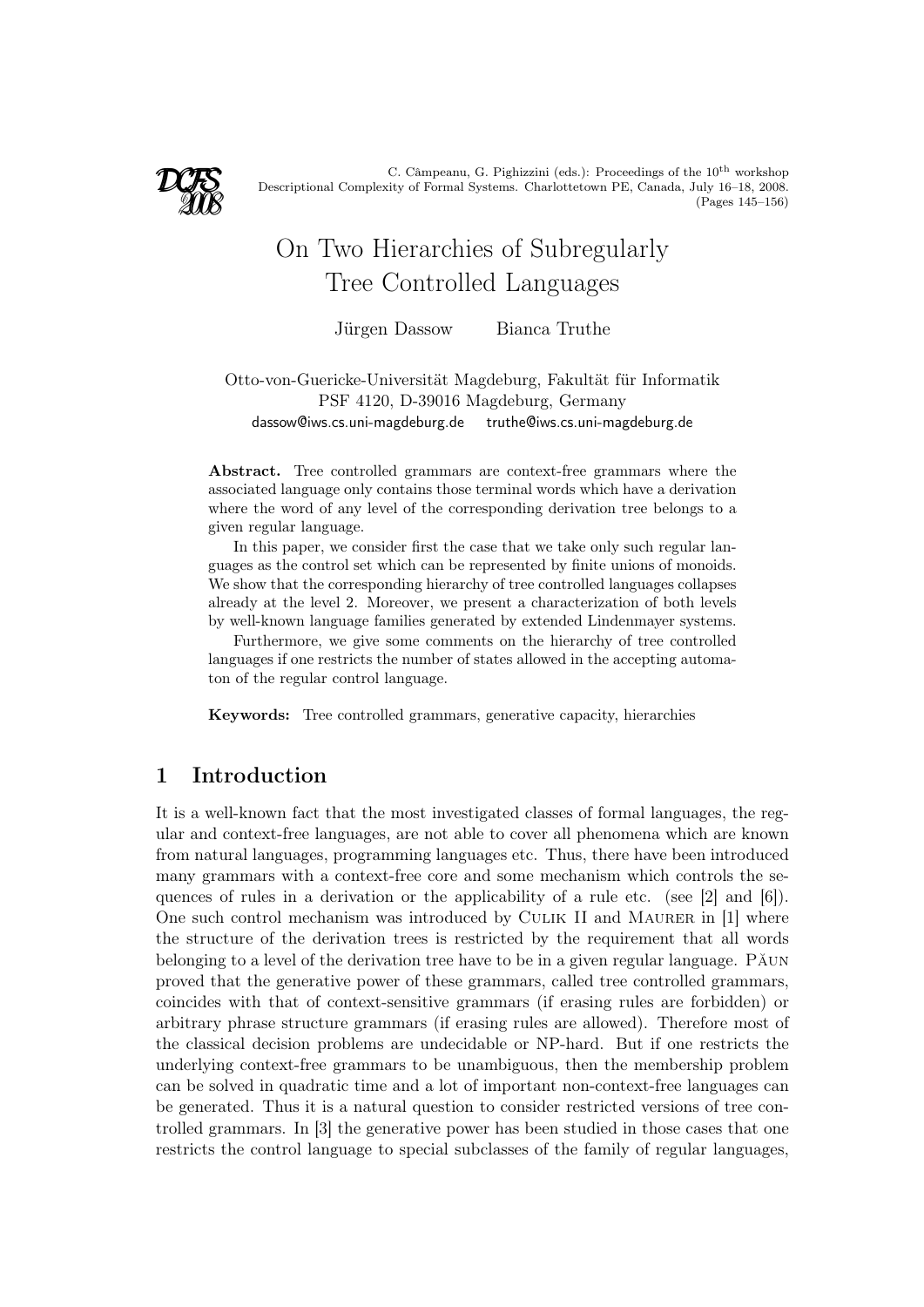e. g. to monoids, nilpotent, combinational, definite, non-counting, regular suffix-closed and regular commutative languages.

In this paper, we consider first the case that we take only such regular languages as the control set which can be obtained from singletons, consisting of the empty word or a letter of the underlying alphabet, and the empty set by the use of union and Kleene closure. It follows easily that such languages can be represented by finite unions of monoids. Therefore we have an obvious hierarchy with respect to the number of unions. We first show that the corresponding hierarchy of tree controlled languages collapses already at the level 2. Moreover, we present a characterization of both levels by well-known language families generated by extended Lindenmayer systems.

Furthermore, we give some comments on the hierarchy of tree controlled languages if one restricts the number of states allowed in the accepting automaton of the regular control language.

#### 2 Definitions

Throughout the paper, we assume that the reader is familiar with the basic concepts of formal language theory; for details we refer to [6], [5], and [2].

With any derivation in a context-free grammar  $G$ , we associate a derivation tree. With any derivation tree t of height k and any number  $0 \leq j \leq k$ , we associate the words of level  $j$  and the sentential form of level  $j$  which are given by all nodes of depth  $j$ read from left to right and all nodes of depth  $i$  and all leaves of depth less than  $i$  read from left to right, respectively.

Obviously, if w and v are sentential forms of two successive levels, then  $w \implies^* v$ holds and this derivation is obtained by a parallel replacement of all nonterminals occurring in w.

A tree controlled grammar is a quintuple  $G = (N, T, P, S, R)$  where

- $(N, T, P, S)$  is a context-free grammar with a set N of nonterminals, a set T of terminals, a set  $P$  of context-free non-erasing rules, and an axiom  $S$ ,
- *R* is a regular set over  $(N \cup T)^*$ .

The language  $L(G)$  generated by a tree controlled grammar  $G = (N, T, P, S, R)$ consists of all words  $z \in T^*$  such that there is a derivation tree t where z is the word obtained by reading the leaves from left to right and the words of all levels of  $t$  – besides the last one – belong to  $R$ .

Example 1. We now consider the tree controlled grammar

$$
G = (\{S, A, B, C\}, \{a, b\}, P, S, R)
$$

with  $P = \{S \rightarrow AB, A \rightarrow aAb, B \rightarrow Ba, A \rightarrow ab, B \rightarrow a, A \rightarrow aCb, C \rightarrow Cb, C \rightarrow b\}$ and  $R = (\{a, b, S, C\}^* \{A, B\} \{a, b, S, A, C\}^* \{B\} \{a, b, S, C\}^*)^* \cup \{a, b, S, C\}^*$ . Due to the given productions and the control set, the words of a level of a derivation tree can only be from the set  $\{S, AB, aAbBa, aba, aCba, Cb, b\}$ . Therefore any derivation has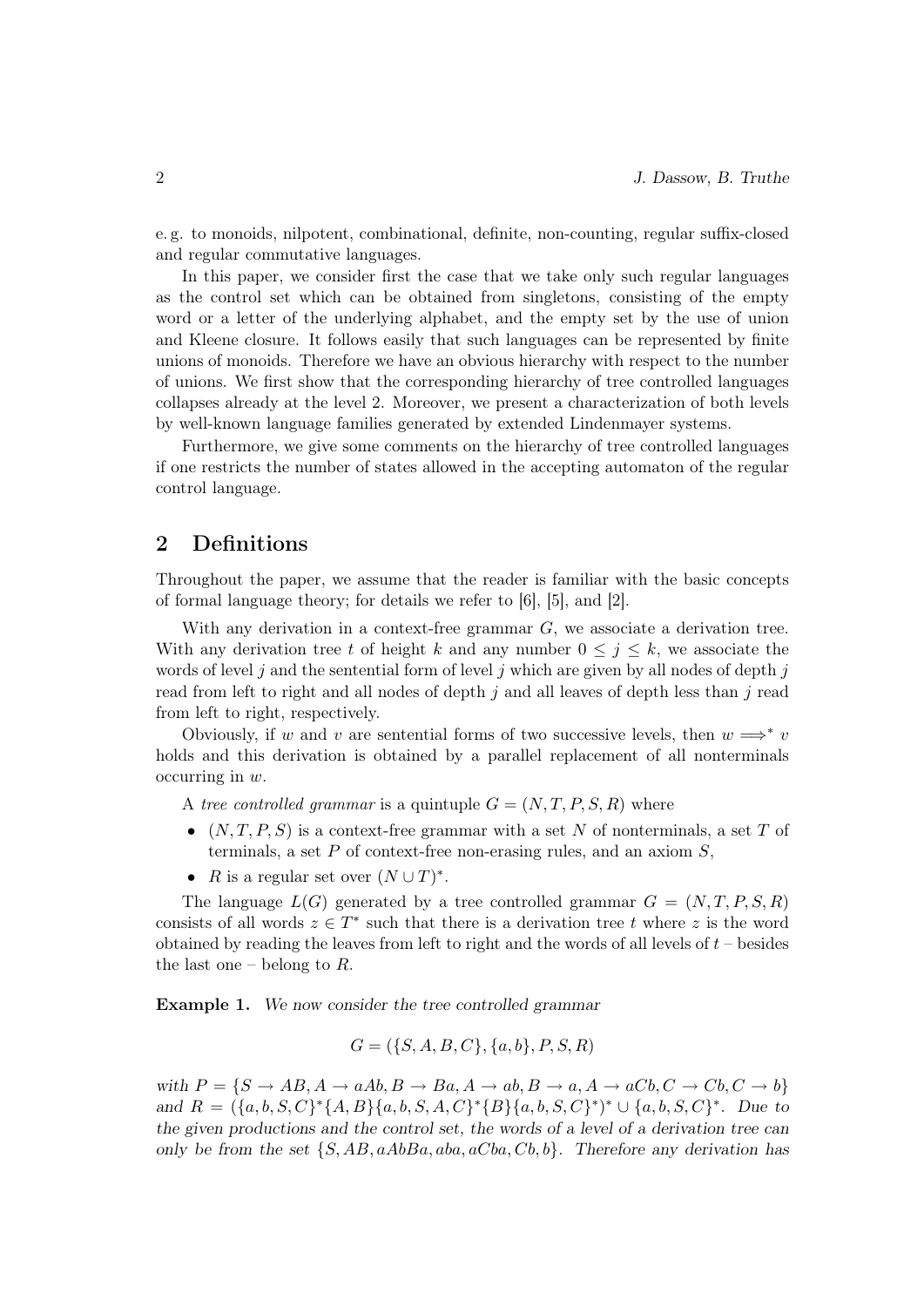the form  $S \implies AB \implies aAbBa \implies \cdots \implies a^{n-1}Ab^{n-1}Ba^{n-1} \implies a^nb^na^n$  or

$$
S \implies AB \implies aAbBa \implies \cdots \implies a^{n-1}Ab^{n-1}Ba^{n-1} \implies a^nCb^na^n
$$
  

$$
\implies a^nCb^{n+1}a^n \implies \cdots \implies a^nCb^{n+m-1}a^n \implies a^nb^{n+m}a^n
$$

with  $n \ge 1$  and  $m \ge 1$ . Thus,  $L(G) = \{a^n b^{n+m} a^n \mid n \ge 1, m \ge 0\}.$ 

Given a set R of regular languages, we denote by  $\mathcal{TC}(\mathcal{R})$  the set of all languages generated by tree controlled grammars  $G = (N, T, P, S, R)$  with  $R \in \mathcal{R}$ .

**Lemma 2.** [3] If  $X \subseteq Y$  holds for two sets X and Y of regular languages, then also the inclusion  $TC(X) \subseteq TC(Y)$  holds.

An extended tabled interactionless L system (ET0L system for short) is a quadruple  $G = (V, T, P, \omega)$  where V is an alphabet, T is a subset of V,  $\omega \in V^*$  and,  $\mathcal{P} = \{P_1, P_2, \ldots, P_r\}$  for some  $r \geq 1$  where, for  $1 \leq i \leq r$ ,  $P_i$  is a finite subset of  $V \times V^*$  such that, for any  $a \in V$ , there is at least one element  $(a, v)$  in  $P_i$ . The elements  $P_i$ ,  $1 \leq i \leq r$ , are called tables.

As usual, we shall write  $a \to v$  instead of  $(a, v)$ . A word  $x \in V^+$  directly derives a word  $y \in V^*$  (written as  $x \Longrightarrow y$ ), if

- $x = x_1 x_2 ... x_n$  for some  $n ≥ 1, x_i ∈ V, 1 ≤ i ≤ n$ ,
- $-y = y_1 y_2 \dots y_n$  and

– there is a natural number j,  $1 \leq j \leq r$  such that  $x_i \to y_i \in P_j$  for  $1 \leq i \leq n$ . The language  $L(G)$  generated by an ET0L system G is defined as

$$
L(G) = \{ z \mid z \in T^*, \ \omega \Longrightarrow^* z \},
$$

where  $\Longrightarrow^*$  is the reflexive and transitive closure of  $\Longrightarrow$ .

By  $ET0L$  and  $ET0L<sub>r</sub>$  we denote the families of all languages generated by ET0L systems and ET0L systems with at most  $r$  tables, respectively. An ET0L system with only one table is also called an E0L system; we write  $E0L$  for the class  $ET0L_1$ .

We recall the following theorem on the hierarchy with respect to the number of tables; a proof of it can be found in [5].

**Theorem 3.** For any ETOL system  $G$ , there is an ETOL system  $G'$  such that  $G'$  has at most two tables and  $L(G') = L(G)$ , i.e.,  $ET0L_r = ET0L_2$  for any  $r \geq 2$ .

## 3 A Collapsing Hierarchy

Let X be an infinite set. We consider only languages  $L \subset (X')^*$  where  $X'$  is a finite subset of X. Let us consider regular sets which are obtained by application of union and Kleene closure from the basic sets  $\{x\}$  with  $x \in X$ ,  $\{\lambda\}$  and  $\emptyset$ . By  $(A^*)^* = A^*$ and  $(A^* \cup B^*)^* = (A \cup B)^*$ , it follows easily by induction on the number of applied operations that any infinite such restricted regular set is of the form  $A_1^* \cup A_2^* \cup \cdots \cup A_n^*$ for some  $n \geq 1$  and some (finite) alphabets  $A_i \subset X$ ,  $1 \leq i \leq n$ , i.e., it is a union of n monoids for some  $n \geq 1$ .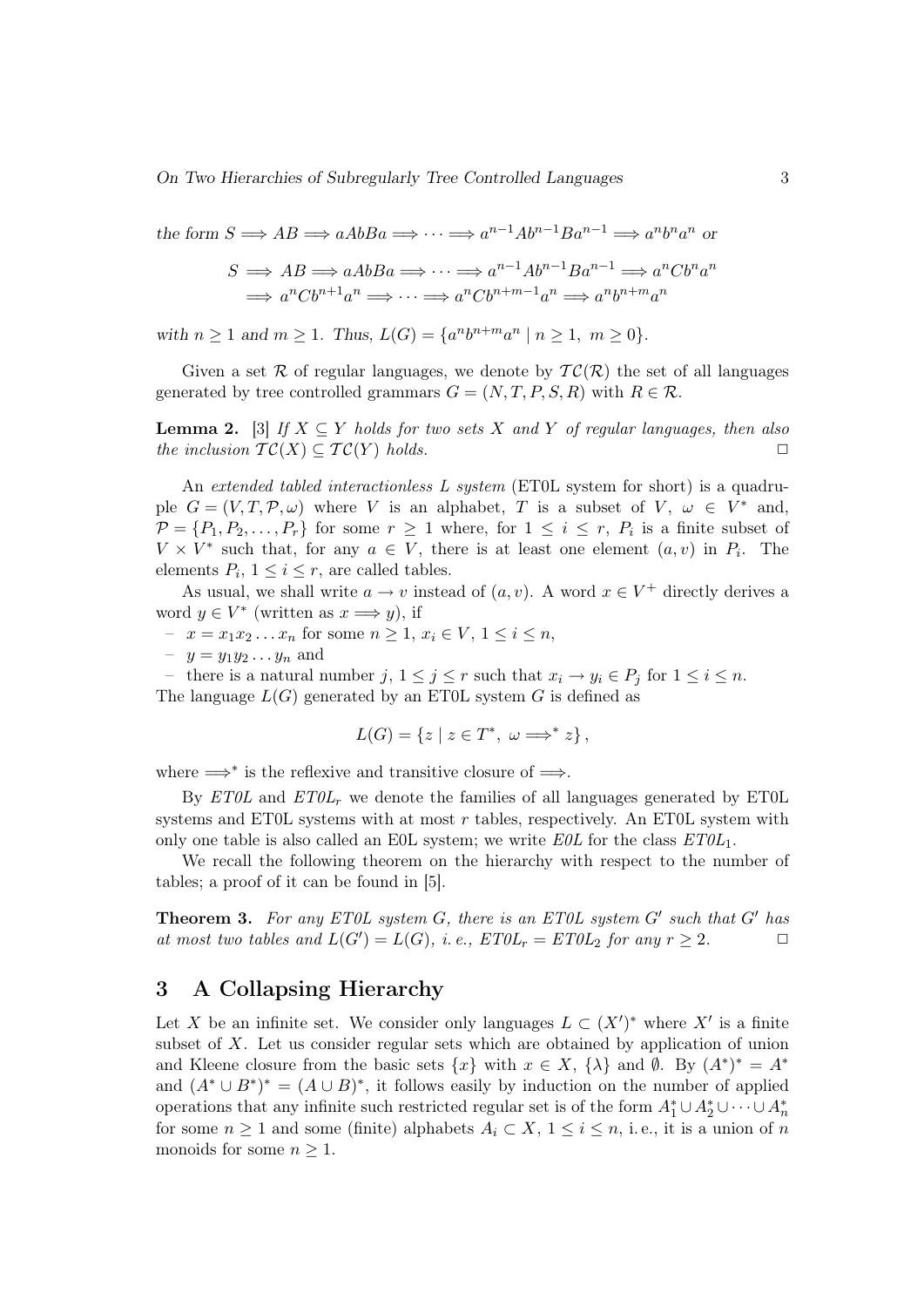For any natural number  $n \geq 1$ , let  $MON_n$  be the set of all languages that can be represented in the form  $A_1^* \cup A_2^* \cup \cdots \cup A_k^*$  with  $1 \leq k \leq n$  where all  $A_i$   $(1 \leq i \leq k)$  are alphabets. Obviously,  $MON_1 \subset MON_2 \subset \cdots \subset MON_j \subset \cdots$ . By Lemma 2 and [3], we obtain the following results.

**Proposition 4.** 
$$
\mathcal{TC}(MON_1) \subseteq \mathcal{TC}(MON_2) \subseteq \cdots \subseteq \mathcal{TC}(MON_j) \subseteq \cdots
$$

**Proposition 5.**  $TC(MON_1) = E0L$ .

We now show that every language in  $TC(MON_k)$   $(k \geq 1)$  can be generated by an ET0L system with  $k+1$  tables. In [1], it was shown that every tree controlled grammar  $G = (N, T, P, S, R)$  with  $R = N_1^* \cup N_2^* \cup \cdots \cup N_k^*$  where  $N = N_1 \cup N_2 \cup \cdots \cup N_k$  and  $N_i \cap N_j = \emptyset$  for  $i \neq j$  generates an ET0L language. Our result is in that sense sharper that we allow an arbitrary control set  $R \in MON_k$ .

**Theorem 6.** For all  $k \geq 1$ , the inclusion  $TC(MON_k) \subseteq ETOL_{k+1}$  holds.

*Proof*: Let  $L$  be a language generated by a tree controlled grammar

$$
G_{\rm t} = (N, T, P, S, R)
$$

where R is the union of at most k monoids:  $R = R_1^* \cup R_2^* \cup \cdots \cup R_k^*$ .

If  $S \notin R$  then  $L = \emptyset$  and we take the ET0L system  $G = (\{S\}, \emptyset, \{h_1\}, S)$  with  $h_1(S) = S$ . Since  $L(G) = \emptyset$ , we have  $L = L(G)$ . Let us now consider  $S \in R$ .

We construct an ET0L system  $G = (V \cup \{F\}, T, \{h_1, h_2, \ldots, h_{k+1}\}, S)$  as follows:

$$
V = N \cup T,
$$
  
\n
$$
h'_{i}(A) = \{ w \mid A \to w \in P \text{ and } w \in R_{i}^{*} \} \text{ for } i = 1, 2, ..., k \text{ and } A \in N,
$$
  
\n
$$
h'_{k+1}(A) = \{ w \mid A \to w \in P \text{ and } w \in T^{*} \} \text{ for } A \in N,
$$
  
\n
$$
h_{i}(A) = \begin{cases} h'_{i}(A) & \text{if } h'_{i}(A) \neq \emptyset, \\ \{ F \} & \text{otherwise,} \end{cases} \text{ for } i = 1, 2, ..., k+1 \text{ and } A \in N,
$$
  
\n
$$
h_{i}(a) = \{ a \} \text{ for } i = 1, 2, ..., k+1 \text{ and } a \in T \cup \{ F \}.
$$

The trap symbol F is introduced to meet the definition that  $h_i(A) \neq \emptyset$  for  $i = 1, 2, \ldots, k + 1$  and  $A \in N$ . The sentential forms containing F do not contribute to the language  $L(G)$ . By induction on the derivation length, it can be proved that G generates the given language L. Hence,  $\mathcal{TC}(MON_k) \subseteq ETOL_{k+1}$ .

According to Theorem 3, we even have the next result.

**Corollary 7.** For all 
$$
k \ge 1
$$
, the inclusion  $TC(MON_k) \subseteq ETOL_2$  holds.

We now show that the inversion holds for  $k \geq 2$ .

Theorem 8. Every ET0L language can be generated by a tree controlled grammar with a control set composed of two monoids:  $ET0L \subseteq T\mathcal{C}(MON_2)$ .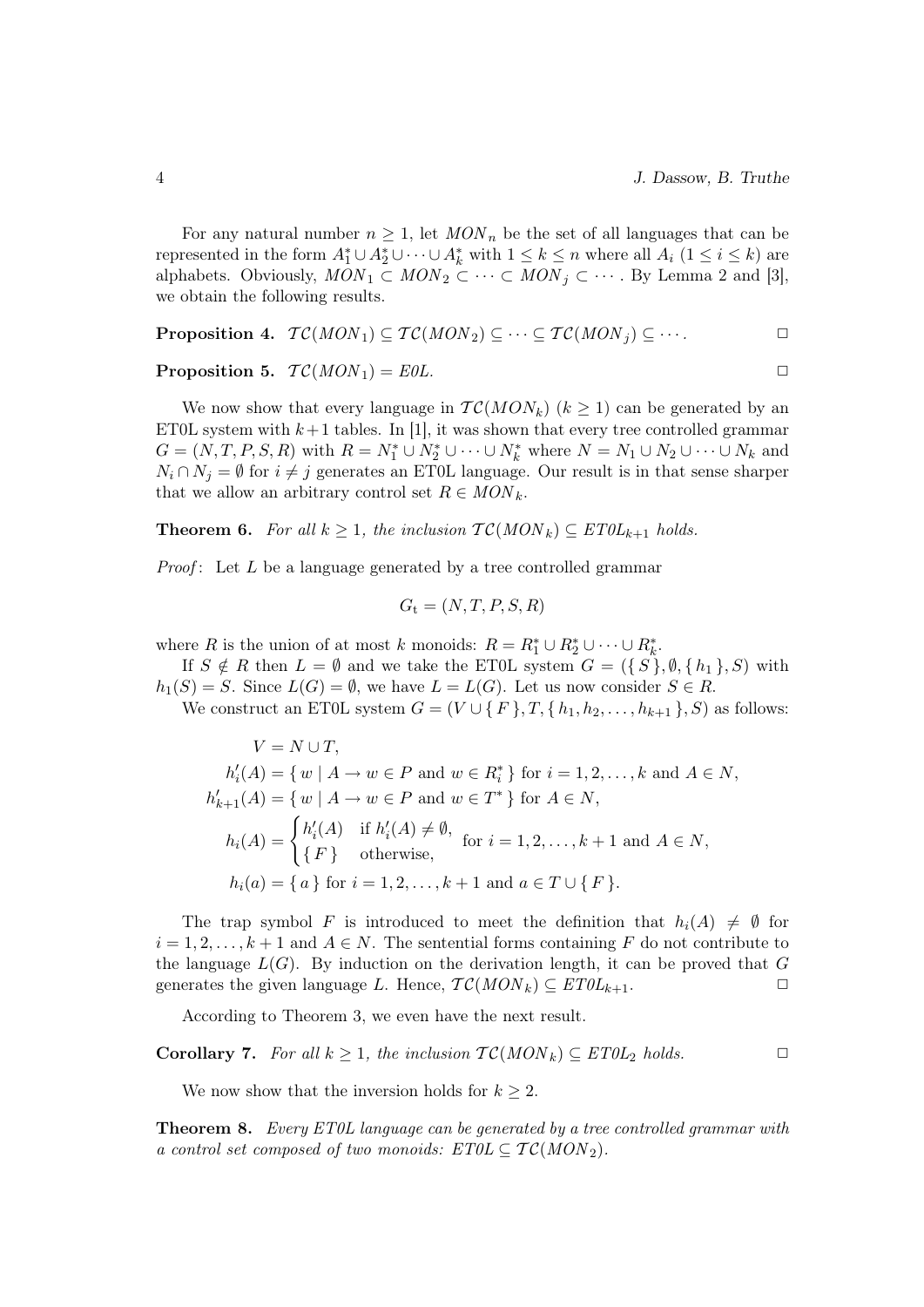*Proof*: Let L be an ET0L language. Then, by Theorem 3, there is an ET0L system  $G = (V, T, \{h_1, h_2\}, \omega)$  with two tables that generates the language L.

With every symbol  $x \in V$ , we associate two new symbols  $x_1$  and  $x_2$ . We set

$$
V_1 = \{ x_1 \mid x \in V \} \text{ and } V_2 = \{ x_2 \mid x \in V \}.
$$

The corresponding isomorphisms are denoted by  $\eta_1$  and  $\eta_2$ , respectively:

$$
\eta_1: V^* \to V_1^*
$$
 with  $\eta_1(x) = x_1$  and  $\eta_2: V^* \to V_2^*$  with  $\eta_2(x) = x_2$ .

Additionally, let  $S \notin V \cup V_1 \cup V_2$  be a new symbol.

We now construct a tree controlled grammar  $G_t = (N, T, P, S, R)$  as follows:

$$
N = \{ S \} \cup V_1 \cup V_2,
$$
  
\n
$$
P = \{ S \to \eta_j(\omega) \mid j \in \{ 1, 2 \} \}
$$
  
\n
$$
\cup \{ \eta_i(x) \to \eta_j(w) \mid i, j \in \{ 1, 2 \}, x \in V \text{ and } w \in h_j(x) \}
$$
  
\n
$$
\cup \{ \eta_i(x) \to x \mid i \in \{ 1, 2 \} \text{ and } x \in T \},
$$
  
\n
$$
R = (V_1 \cup \{ S \})^* \cup V_2^*.
$$

We prove that the tree controlled grammar  $G_t$  generates the given ET0L language L.

(I)  $L \subset L(G_t)$ .

We show for every sentential form  $w$  of  $G$  by induction on the derivation length that  $\eta_1(w)$  and  $\eta_2(w)$  are words of a level of a derivation tree of  $G_t$ .

For the axiom  $\omega$  of G, the words  $\eta_1(\omega)$  and  $\eta_2(\omega)$  are obtained by  $G_t$  using the rule  $S \to \eta_1(\omega)$  or  $S \to \eta_2(\omega)$ . The words  $S, \eta_1(\omega)$  and  $\eta_2(\omega)$  belong to R, so  $\eta_1(\omega)$  and  $\eta_2(\omega)$  appear as words of a level of a derivation tree of  $G_t$ .

Let w be a sentential form of G. By induction hypothesis,  $\eta_1(w)$  and  $\eta_2(w)$ occur as a level in a derivation tree of  $G_t$ . Let  $u \in h_i(w)$  be a derivative of w by a table  $h_i$   $(i \in \{1,2\})$ . Due to the construction of the rule set P, we can derive  $\eta_i(u)$  in  $G_t$ . Since  $\eta_i(u) \in V_i^*$ , the word  $\eta_i(u)$  belongs to R and it is a level of a derivation tree of  $G_t$ . If  $w \in T^*$ , then we can derive w itself from  $\eta_1(w)$  or  $\eta_2(w)$  in  $G_t$  by applying the terminating rules and obtain  $w \in L(G_t)$ , which proves  $L \subseteq L(G_t)$ .

(II)  $L(G_t) \subset L$ .

Every derivation tree of  $G_t$  has as root the nonterminal symbol S. We show for every word w that occurs at a level (apart from the first and last ones) of a derivation tree of  $G_t$  by induction on the derivation length that there are a number  $i \in \{1,2\}$  and a word w' such that  $w = \eta_i(w')$  and w' is a sentential form of G.

Let  $w$  be a word of the second level of a derivation tree. Then  $w$  is a derivative of S in  $G_t$ . Since there are only two rules for S, there is a natural number  $i \in \{1,2\}$  such that  $w = \eta_i(\omega)$ . Furthermore,  $\omega$  is a sentential form (the axiom) of  $G$ .

Let w be a word of a further level of a derivation tree of  $G_t$ . By induction hypothesis, there are a number  $i \in \{1,2\}$  and a word w' such that  $w = \eta_i(w')$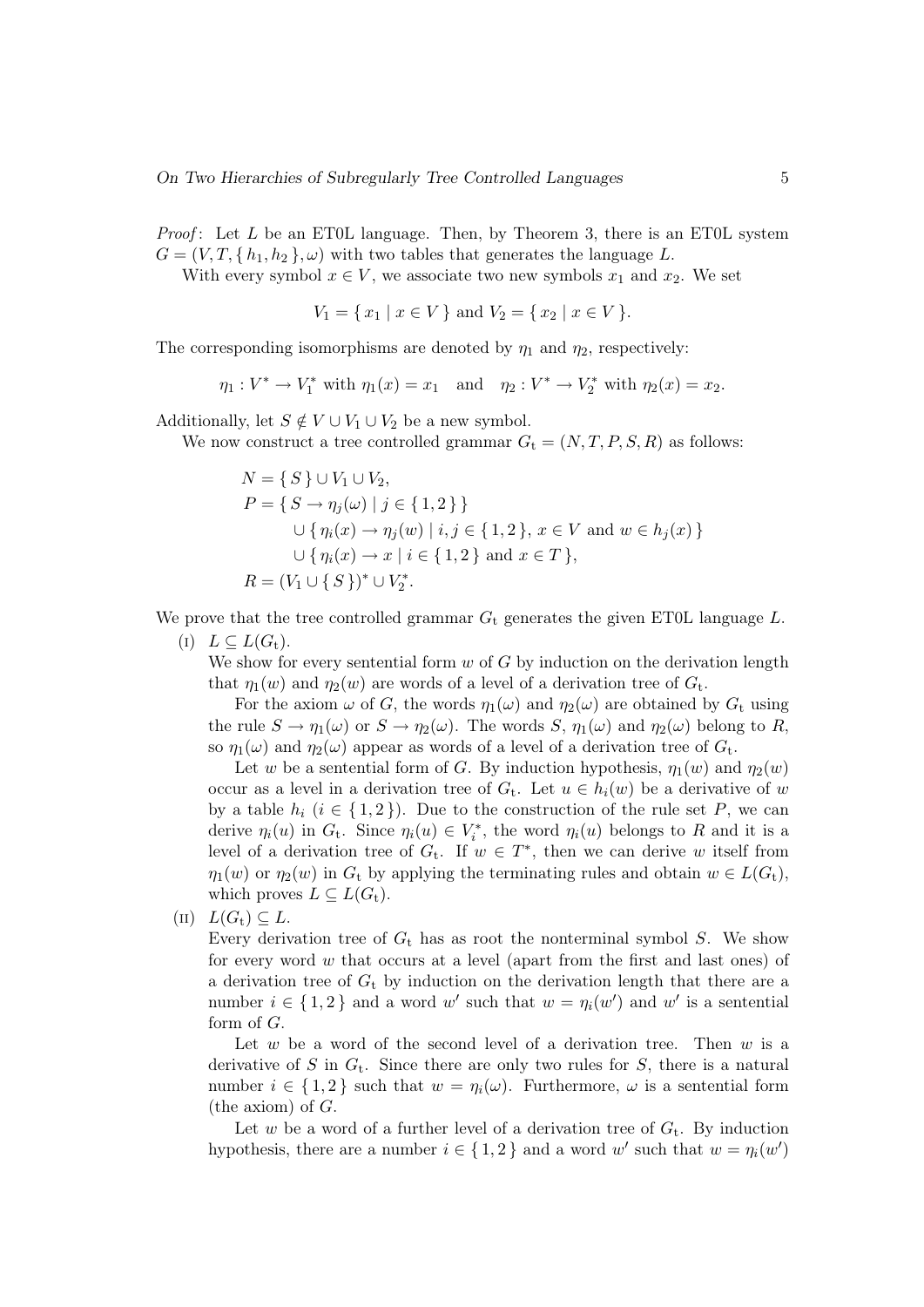and  $w'$  is a sentential form of G. Let  $u$  be the next level after  $w$ . Then  $u$  is a derivation of w and  $u \in R \cup T^*$ . If  $u \in R$ , then there is a number  $j \in \{1,2\}$ such that  $u \in V_j^*$ , because S does not occur on the right hand side of a rule. Then, according to the rules of  $G_t$ , there is a word u' such that  $u = \eta_j(u')$  and  $u' \in h_j(w')$ . Hence, u' is a sentential form of G. If  $u \in T^*$ , then terminating rules were applied to w. According to the rules in P, we have  $u = w'$ . In this case, we obtain that u is a sentential form and even a terminal word of  $L(G_t)$ . Thus, every word generated by  $G_t$  is also generated by  $G$ .

Together, we obtain  $L = L(G_t)$ , which completes the proof that every ET0L language is also generated by a tree controlled grammar where the control set is described by two monoids. Hence, the inclusion  $ETOL \subseteq TC(MON_2)$  holds.

This theorem improves the result  $ETOL_k \subseteq TC(MON_{k+1})$  of the paper [1].

By Proposition 4, Proposition 5, Corollary 7 and Theorem 8, we obtain the hierarchy shown in Figure 1 where an arrow from a class X to a class Y indicates  $X \subseteq Y$ .



Figure 1. Hierarchy of the classes  $TC(MON_k)$  and  $ET0L$ 

From Figure 1, one can immediately see that the classes  $TC(MON<sub>k</sub>)$  and  $ETOL$  are pairwise equivalent for  $k > 2$ .

# **Theorem 9.** The classes  $TC(MON_k)$  for  $k \geq 2$  coincide with the class ET0L.  $\Box$

For  $k \geq 1$ , the inclusions and equivalences hold as shown in Figure 2. An arrow from a class X to a class Y indicates the proper inclusion  $X \subset Y$ .

$$
CS\n\uparrowET0L = TC(MON2) = TC(MON3) = \dots = TC(MONk) = \dots\n\uparrowEOL = TC(MON1)
$$

Figure 2. Characterization of the classes  $TC(MON_k)$ 

We have shown that the languages generated by tree controlled grammars with the union of finitely many monoids as the control set can already be generated by a tree controlled grammar with the union of two monoids as the control set. We obtained a two level hierarchy where the first level (using one monoid) is characterized by the family of E0L languages and the second level by the family of ET0L languages.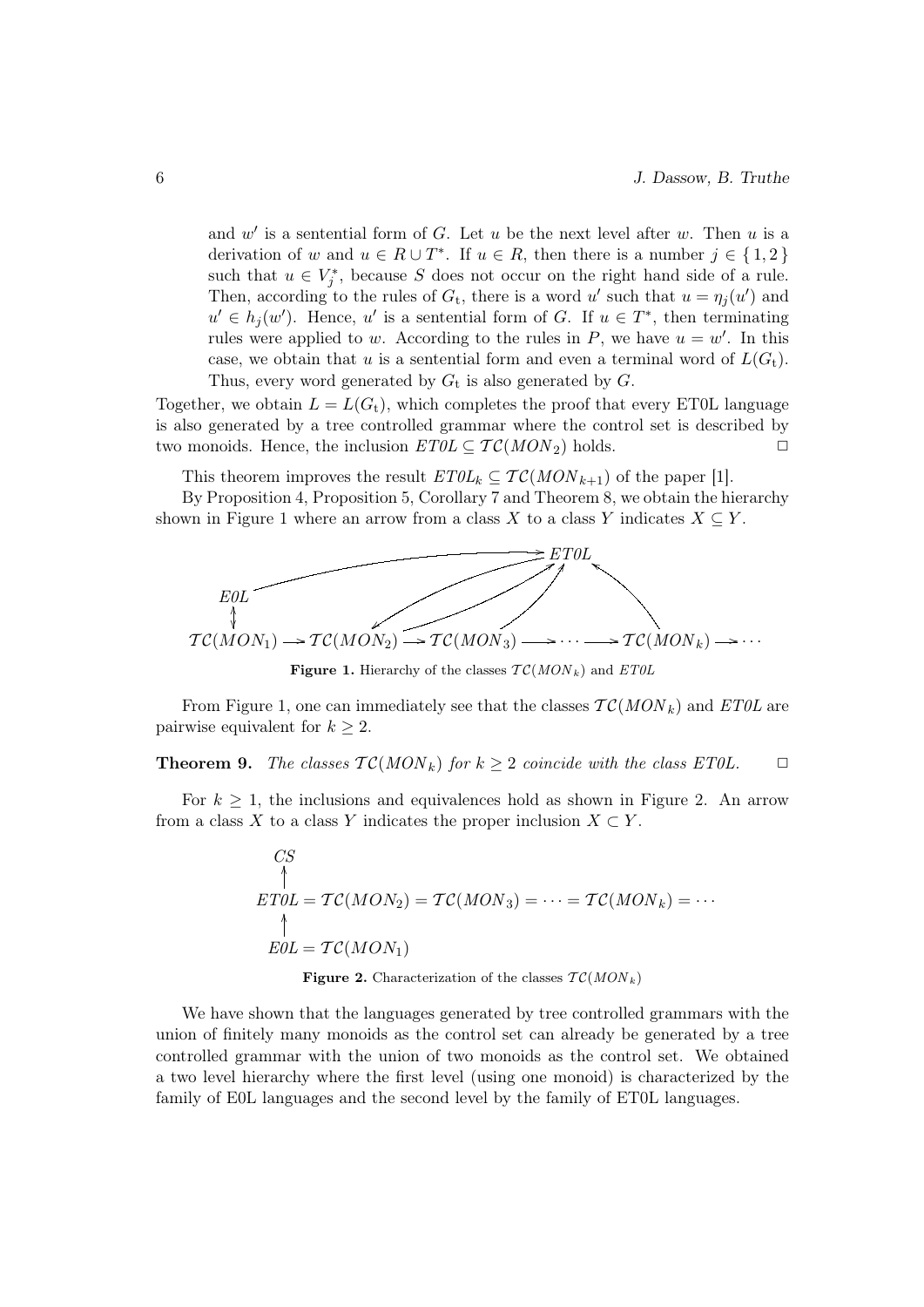# 4 A Hierarchy with Respect to the Size of Automata

Let R be a regular language. Its descriptional complexity  $c(R)$  is defined as the number of states of a minimal finite deterministic automaton that accepts  $R$  (which is unique up to isomorphism of finite deterministic automata). For any  $n \geq 1$ , by  $REG_n$  we denote the family of regular languages R such that  $c(R) \leq n$ . It is known that

$$
REG_1 \subset REG_2 \subset REG_3 \subset \cdots \subset REG_n \subset \cdots
$$

Obviously, by Lemma 2,

Lemma 10.  $\mathcal{TC}(REG_1) \subset \mathcal{TC}(REG_2) \subset \mathcal{TC}(REG_3) \subset \cdots \subset \mathcal{TC}(REG_n) \subset \cdots$ .  $\Box$ 

If an automaton with input alphabet  $X$  has exactly one state  $z$ , then the accepted set is the empty set (if the set of accepting states is empty) or  $X^*$  (if the set of accepting states is  $\{z\}$ . Since a tree controlled grammar  $G = (N, T, P, S, \emptyset)$  generates the empty set, and the empty set is also generated by any tree controlled grammar  $G' = (N, T, P, S, V^*)$  with  $V \cap (N \cup T) = \emptyset$ , we get the following statement.

Theorem 11.  $TC(REG_1) = TC(MON_1) = EOL$ .

We consider the language

$$
L(G) = \{a^n b^{n+m} a^n \mid n \ge 1, \ m \ge 0\}
$$

from Example 1. By [5], Corollary 4.7,  $L(G) \notin E0L$ . Hence, by Theorem 11, we obtain  $L(G) \notin \mathcal{TC}(REG_1).$ 

Moreover, it is easy to see from Example 1 that  $L(G)$  is in  $TC(REG_2)$  since the language  $R$  from Example 1 is accepted by the deterministic finite automaton

 $\mathcal{A} = (\{z_0, z_1\}, \{a, b, S, A, B, C\}, z_0, \delta, \{z_0\})$ 

where the transition function  $\delta$  corresponds to the graph given in Figure 3<sup>1</sup>.



**Figure 3.** Transition graph of  $\mathcal A$ 

Therefore the following result holds.

Theorem 12.  $TC(REG_1) \subset TC(REG_2)$ .

Let L be a language and  $V = alph(L)$  be the minimal alphabet of L. We say that L is *combinational* if and only if it can be represented in the form  $L = V^*A$  for some subset  $A \subseteq V$ . By *COMB*, we denote the family of all combinational languages.

With respect to the hierarchy obtained in [3], we immediately get the following result.

<sup>&</sup>lt;sup>1</sup>In all figures displaying transition graphs of automata in this paper, the word start points to the start state and all accepting states are marked by a surrounding double circle.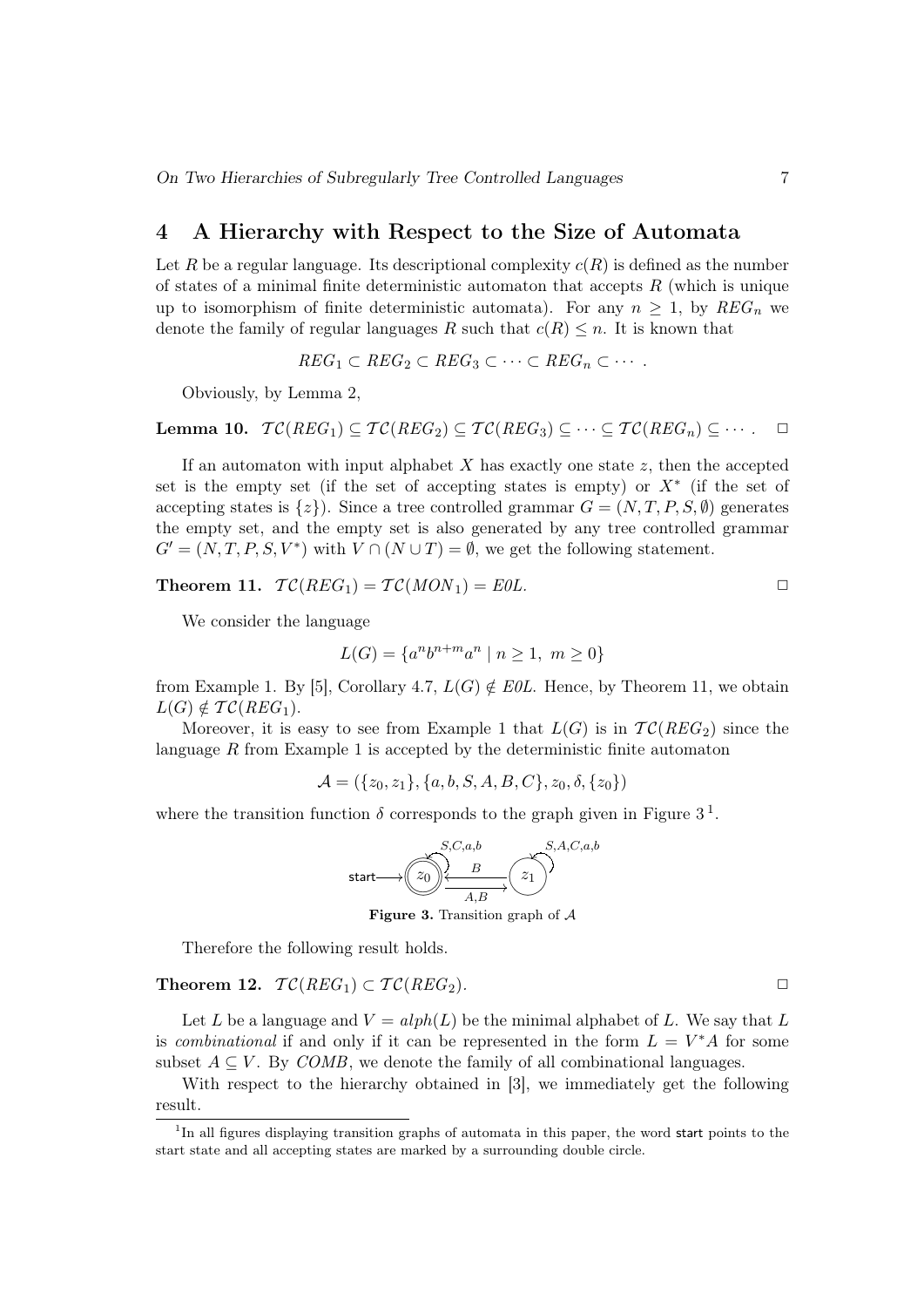8 J. Dassow, B. Truthe

#### Theorem 13.  $TC(COMB) \subseteq TC(REG_2)$ .

*Proof*: Every combinational language L can be represented as  $V^*A$  with  $V = alph(L)$ and  $A \subseteq V$ . Such a language can be accepted by a deterministic finite automaton with two states and the transition function shown in Figure 4.



Figure 4. Automaton for accepting the language  $V^*A$ 

Hence,  $COMB \subseteq REG_2$ . By Lemma 2, we obtain  $TC(COMB) \subseteq TC(REG_2)$ .  $\Box$ 

Theorem 14.  $ETOL \subseteq TC(REG_4)$ .

*Proof*: By Theorem 9, for any ET0L language  $L$ , there is a tree controlled grammar  $G = (N, T, P, S, A_1^* \cup A_2^*)$  where  $A_1 \subseteq N \cup T$  and  $A_2 \subseteq N \cup T$  such that  $L(G) = L$ . The finite automaton

$$
\mathcal{A}' = (\{z_0, z_1, z_2, z_3\}, N \cup T, z_0, \delta', \{z_0, z_1, z_2\})
$$

with the transition function  $\delta'$  defined according to the transition graph shown in Figure 5 accepts the language  $A_1^* \cup A_2^*$ .



**Figure 5.** Transition graph of  $\mathcal{A}'$  (with  $V = N \cup T$ )

Therefore  $L = L(G) \in \mathcal{TC}(REG_4)$ .

We now show that this inclusion is strict. We give a language that is not generated by an ET0L system but by a tree controlled grammar with a control set which is accepted by a deterministic finite automaton with four states.

**Lemma 15.** The language  $L = \{ c^n (ab^m)^n \mid n \geq m \geq 1 \}$  is not generated by an ETOL system.

*Proof*: Suppose, there is an ET0L system generating  $L$ . Then also the language  $L' = \{ (ab^m)^n | n \ge m \ge 1 \}$  is an ET0L language because the family of ET0L languages is closed under homomorphisms. But  $L'$  is not an ET0L language ([5]). So, neither is  $L$ .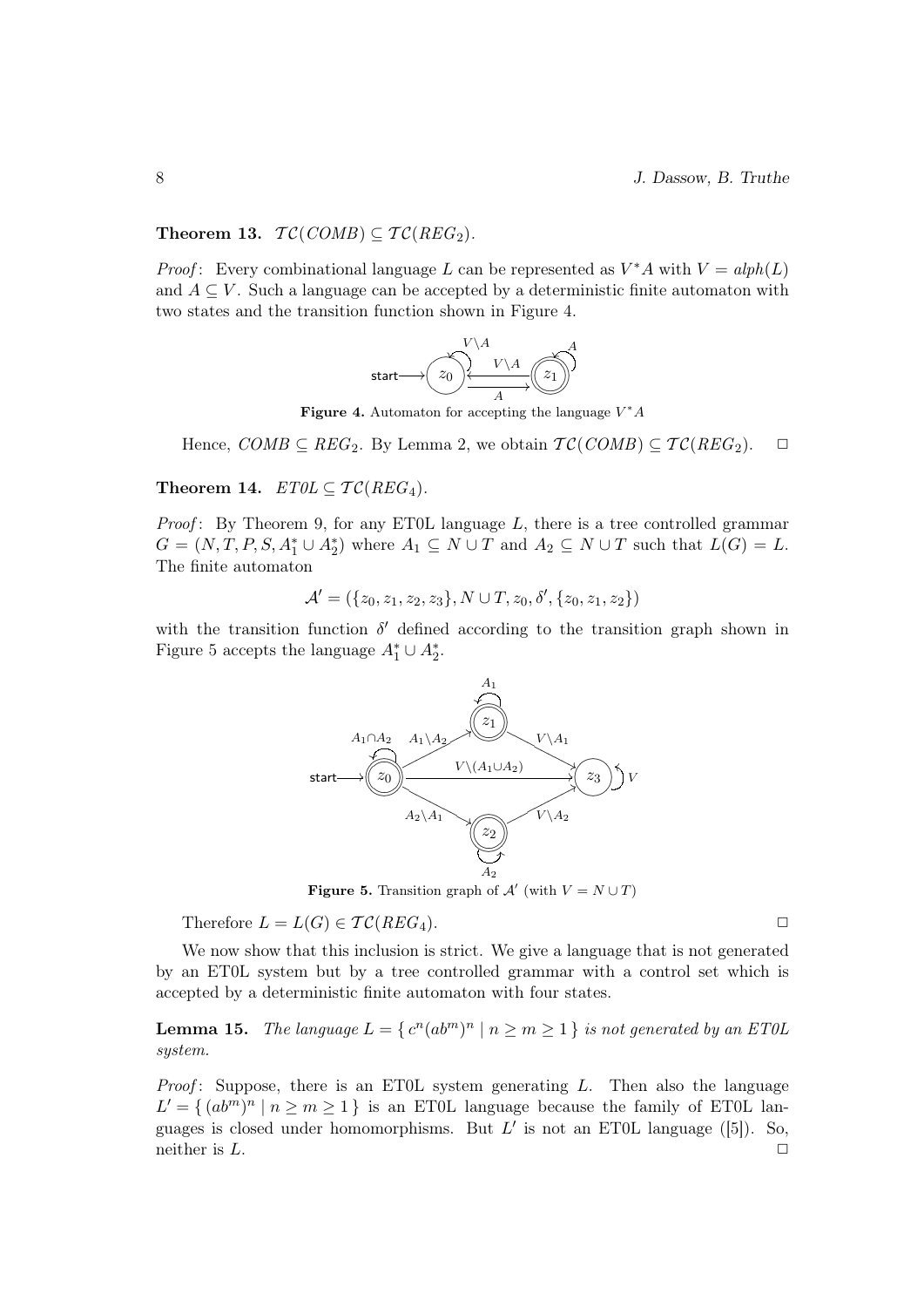**Theorem 16.** The language  $L = \{c^n(ab^m)^n | n \ge m \ge 1\}$  is generated by a tree controlled grammar where the control set is accepted by a deterministic finite automaton with four states.

*Proof*: Let  $A = (\{z_0, z_1, z_2, z_3\}, \{S, A, B, B', b, c\}, z_0, \delta, \{z_0, z_3\})$  be a deterministic finite automaton where the transition function is defined according to the diagram of Figure 6. The language accepted by this automaton is denoted by  $T(A)$ .



Figure 6. Transition graph of  $A$ 

Let  $T = \{a, b, c\}$  and  $G = (\{S, A, B, B'\}, T, P, S, T(\mathcal{A}))$  be a tree controlled grammar with the rule set

$$
P = \{S \rightarrow ASB, S \rightarrow AB, A \rightarrow A, A \rightarrow c, B \rightarrow B, B \rightarrow B'b, B \rightarrow ab, B' \rightarrow B'b, B' \rightarrow ab\}.
$$

We now prove  $L = L(G)$ .

 $(I) L \subset L(G)$ .

Let  $n, m$  be two natural numbers with  $1 \leq m \leq n$ . One derivation tree of the word  $c^n(ab^m)^n$  is given in Figure 7.



Figure 7. Derivation tree of the word  $c^n(ab^m)^n$ 

The words of the levels 0 to n are accepted in state  $z_0$ ; the words of the levels  $n + 1$  to  $n + m - 1$  are accepted in state  $z_3$ . The last level contains a terminal word.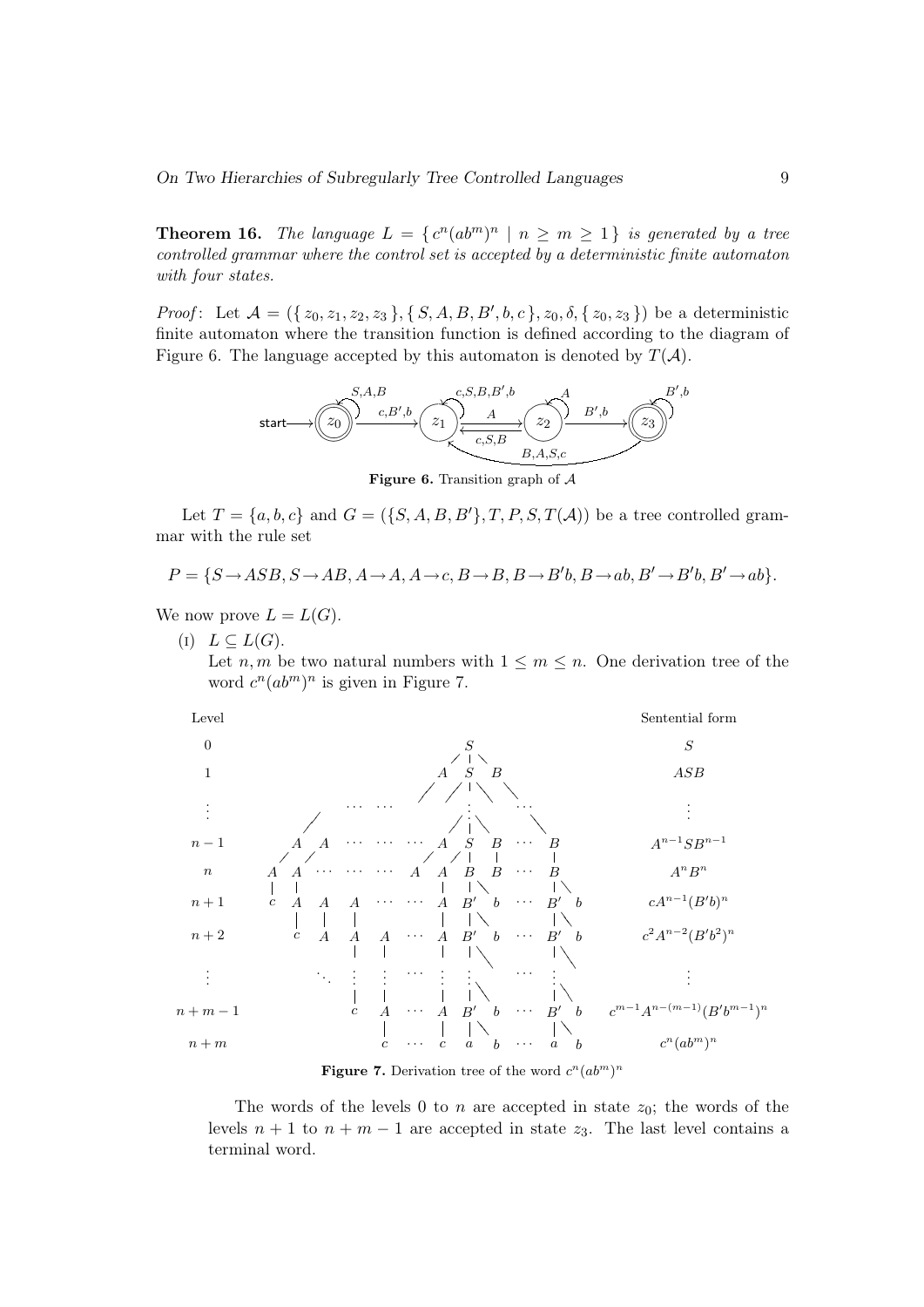$(L) \ L(G) \subset L$ .

We show inductively which words can be derived and belong to the control set  $R$ . The start symbol S is accepted by the automaton  $A$ . From S, the words  $AB$ and ASB can be derived (and only these two). Both words are also accepted by  $A$ . The sentential form  $AB$  derives the words

- −  $cab \in T^*$ , which belongs to the language L, too,
- Aab,  $cB'b$ , AB'b,  $cB$ , which are not accepted by A, and
- $AB \in T(A)$ .

The sentential form ASB derives the words

- cAσBab, AAσBab, cAσBB'b, AAσBB'b, cAσBB with σ ∈ {S, λ }, but all these words are not accepted by  $A$ , and
- $A\mathcal{A}\sigma BB \in T(\mathcal{A})$  with  $\sigma \in \{S, \lambda\}.$

The new sentential forms accepted by A are  $A^2SB^2$  and  $A^2B^2$ . The sentential form  $A^iSB^i$  with  $i \geq 2$  leads to

- the word  $A^i S' B^i \in T(A)$  with  $S' \in \{ASB, AB\},\$
- a word  $wS'v$  with  $w \in \{c, A\}^*, S' \in \{ASB, AB\}, v \in \{B, B', a, b\}^*,$  and  $\#_c(w) > 0$  or  $\#_{\{a,B'\}}(v) > 0$ , but then  $wS'v \notin T(A)$ .

Hence, the only sentential forms derived from  $A^{i}SB^{i}$  and accepted by A are  $A^{i+1}SB^{i+1}$  and  $A^{i+1}B^{i+1}$ . The sentential form  $A^iB^i$  with  $i \geq 2$  leads to

- − the word  $c^i(ab)^i \in T^*$ , which belongs to the language L, too,
- the word  $A^i B^i \in T(A)$ ,
- − a word  $wA(B'b)^i \in T(A)$  with  $w \in \{c, A\}^*$  and  $\#_c(w) > 0$ ,
- another word  $wv \notin T^*$  with  $w \in \{c, A\}^*$  and  $v \in \{B, B', a, b\}^*$ , but then  $wv \notin T(A)$ .

Hence, the only new sentential form that is accepted by A is  $wA(B'b)^i$  with  $w \in \{c, A\}^*, \#_c(w) > 0$ , and  $i \geq 2$ .

We now consider a word  $wA(B'b)^i$  with  $w \in \{c, A\}^*, \#_c(w) > 0$ , and  $i \geq 2$ that occurs at some level of a derivation tree. It corresponds to a sentential form  $sA(B'b^k)^i$  with the following properties:  $k < i, s \in \{c, A\}^*, |sA|=i$ , there are letters  $x_1, x_2, \ldots, x_n$  and words  $y_1, y_2, \ldots, y_{n+1}$  such that  $w = x_1 x_2 \ldots x_n$  and  $s = y_1x_1y_2x_2y_3...y_nx_ny_{n+1}$  (w is a scattered subword of s) and the remaining subword  $s - w = y_1 y_2 ... y_{n+1}$  does not contain the letter A (for the induction base, we have  $w = s$  and  $k = 1$ .

Such a word  $wA(B'b)^i$   $(w \in \{c, A\}^*, \#_c(w) > 0, i \geq 2)$  with a corresponding sentential form  $sA(B'b^k)^i$   $(k < i)$  derives

- the word  $c^{j}(ab)^{i}$  with  $j = \#_A(w) + 1$  and the corresponding sentential form  $c^i(ab^{k+1})^i$ , which is a word of the language L,
- a word  $w' A (B' b)^i \in T(A)$  with  $\#_c(w') > 0$  and the corresponding sentential form is  $s' A (B' b^{k+1})^i$  with  $i \geq 3$  (in this case, w contains at least one c and at least one A to produce a c in w', hence  $|wA| \geq 3$ ,  $k+1 < i$ ,  $s' \in \{c, A\}^*$ ,  $|s'A| = i, w'$  is a scattered subword of s' and the remaining subword  $s - w$ belongs to the set  $\{c\}^*,$
- another word  $wv \notin T^*$  with  $w \in \{c, A\}^*$  and  $v \in \{B', a, b\}^*$ , but then  $wv \notin T(A)$ .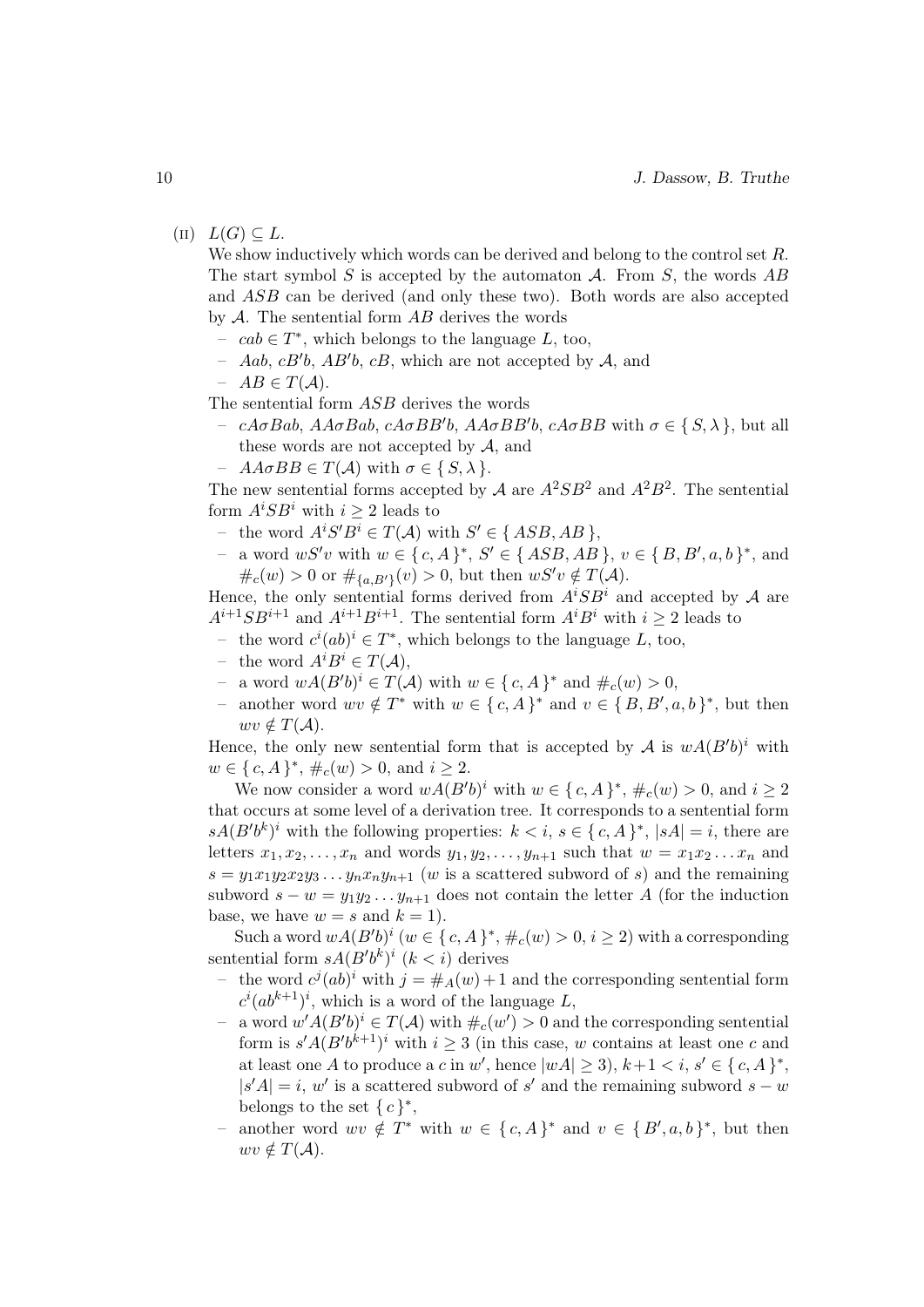Hence, we obtain again a word of the form  $wA(B'b)^i$  with a corresponding sentential form  $sA(B'b^k)^i$  or a terminal word that belongs to the language L.

Thus, all terminal words generated by  $G$  are also words of the language  $L$ . Together, we obtain  $L = L(G)$  which completes the proof that the tree controlled grammar  $G \in \mathcal{TC}(REG_4)$  generates the non-ET0L language L.

Together with Theorem 14, we obtain the strict inclusion.

Corollary 17.  $ET0L \subset TC(REG_4)$ .

Finally, we give the following statement.

**Theorem 18.** Every language that is generated by a context-sensitive grammar with exactly r non-context-free rules  $p_1, p_2, \ldots, p_r$  and  $n_i$  symbols on the left hand side of the rule  $p_i$   $(1 \leq i \leq r)$  is also generated by a tree controlled grammar where the control

set is accepted by a deterministic finite automaton with at most  $2 + \sum_{i=1}^{r}$  $i=1$  $(n_i - 1)$  states.

*Proof*: Let L be a language generated by a context-sensitive grammar  $G = (N, T, P, S)$ with exactly r non-context-free rules  $p_1, p_2, \ldots, p_r$  and  $n_i$  symbols on the left hand side of the rule  $p_i$   $(1 \leq i \leq r)$ . For each terminal symbol, we introduce a non-terminal to postpone the termination. Let  $N_T = \{T_a \mid a \in T\}$ . Further, let  $V = N \cup T$ ,  $W = N \cup N_T$  and  $\eta : V^* \to W^*$  be the isomorphism defined by  $\eta(A) = A$  and  $\eta(a)=T_a.$ 

The non-context-free rules have the form  $p_i = A_{i,1}A_{i,2} \ldots A_{i,n_i} \rightarrow B_{i,1}B_{i,2} \ldots B_{i,n_i}$ with  $A_{i,k} \in V$  and  $B_{i,k} \in V^+$  for  $1 \leq i \leq r, 1 \leq k \leq n_i$ . Let

$$
X_{i,k} = (\eta(A_{i,k}), p_i, k, \eta(B_{i,k}))
$$
  
for  $1 \le i \le r, 1 \le k \le n_i, p_i = A_{i,1}A_{i,2}...A_{i,n_i} \to B_{i,1}B_{i,2}...B_{i,n_i}$  and  

$$
M = \{ X_{i,k} \mid 1 \le i \le r, 1 \le k \le n_i \}.
$$

The language  $L$  can be generated by a tree controlled grammar similar to [2, Theorem 2.3.2].

The terminal symbols are derived in the last step (because otherwise it is not to be seen whether two adjacent symbols in a word of some level are neighbours in the sentential form, if they wrongly would be regarded as adjacent, then a rule could be applied that is not applicable to the sentential form).

We construct a tree controlled grammar  $G' = (N', T, P', S, R)$  as follows:

$$
N' = W \cup M,
$$
  
\n
$$
P' = \{ A \rightarrow \eta(w) \mid A \rightarrow w \in P \text{ for } A \in N \text{ and } w \in V^+ \}
$$
  
\n
$$
\cup \{ A \rightarrow X_{i,k} \mid X_{i,k} = (A, p_i, k, B) \in M \}
$$
  
\n
$$
\cup \{ X_{i,k} \rightarrow B \mid X_{i,k} = (A, p_i, k, B) \in M \}
$$
  
\n
$$
\cup \{ A \rightarrow A \mid A \in W \} \cup \{ T_a \rightarrow a \mid a \in T \},
$$
  
\n
$$
R = W^* \cup (W^* \{ X_{i,1} X_{i,2} \dots X_{i,n_i} \mid 1 \le i \le r \} W^*)^*.
$$